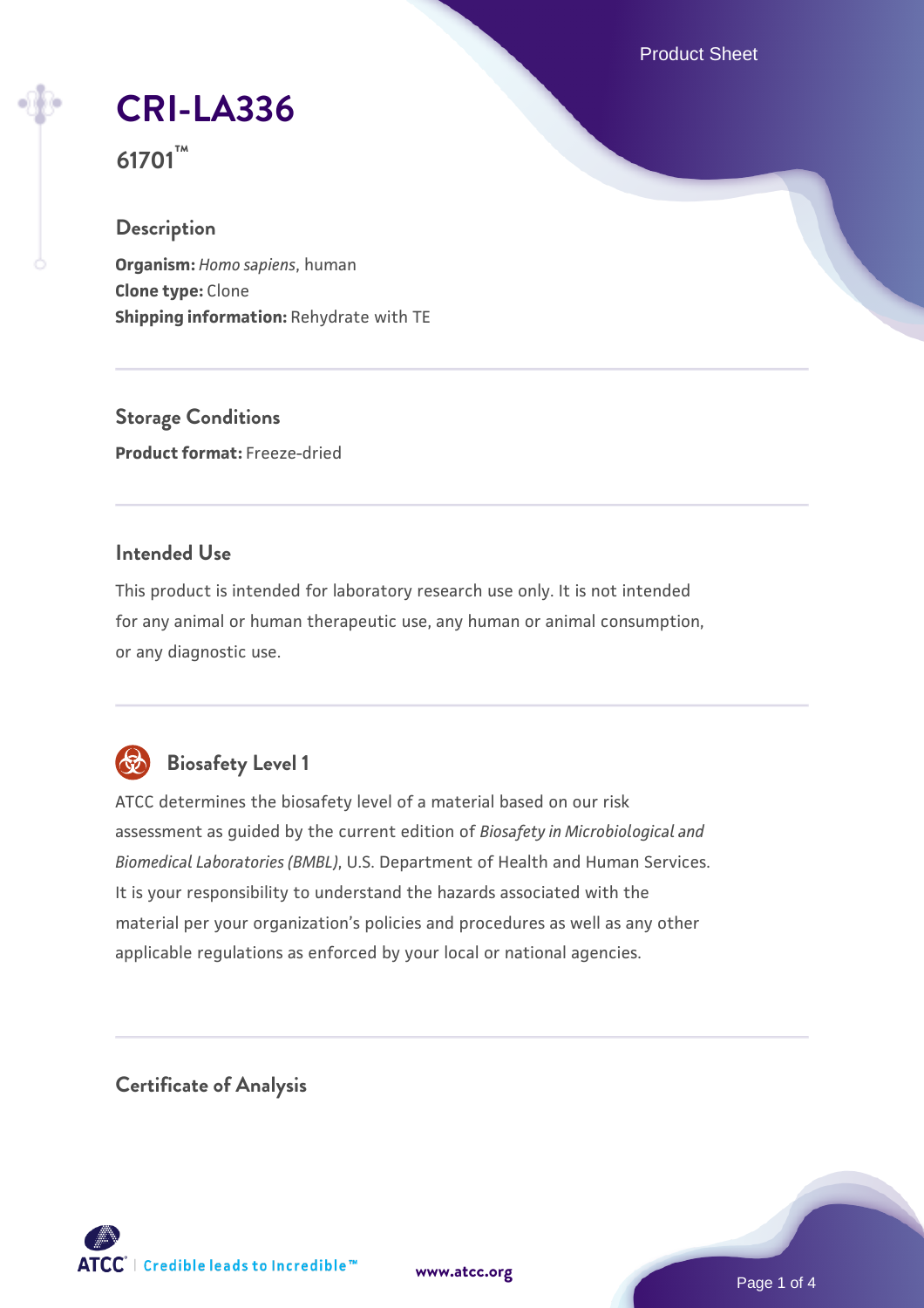#### **[CRI-LA336](https://www.atcc.org/products/61701)** Product Sheet **61701**

For batch-specific test results, refer to the applicable certificate of analysis that can be found at www.atcc.org.

**Insert Information**

**Insert size (kb):** 11 **Type of DNA:** genomic **Gene product:** DNA Segment, single copy [D1S47]

**Vector Information Construct size (kb):** 42.0

# **Material Citation**

If use of this material results in a scientific publication, please cite the material in the following manner: CRI-LA336 (ATCC 61701)

#### **References**

References and other information relating to this material are available at www.atcc.org.

# **Warranty**

The product is provided 'AS IS' and the viability of ATCC® products is warranted for 30 days from the date of shipment, provided that the customer has stored and handled the product according to the information included on the product information sheet, website, and Certificate of Analysis. For living cultures, ATCC lists the media formulation and reagents

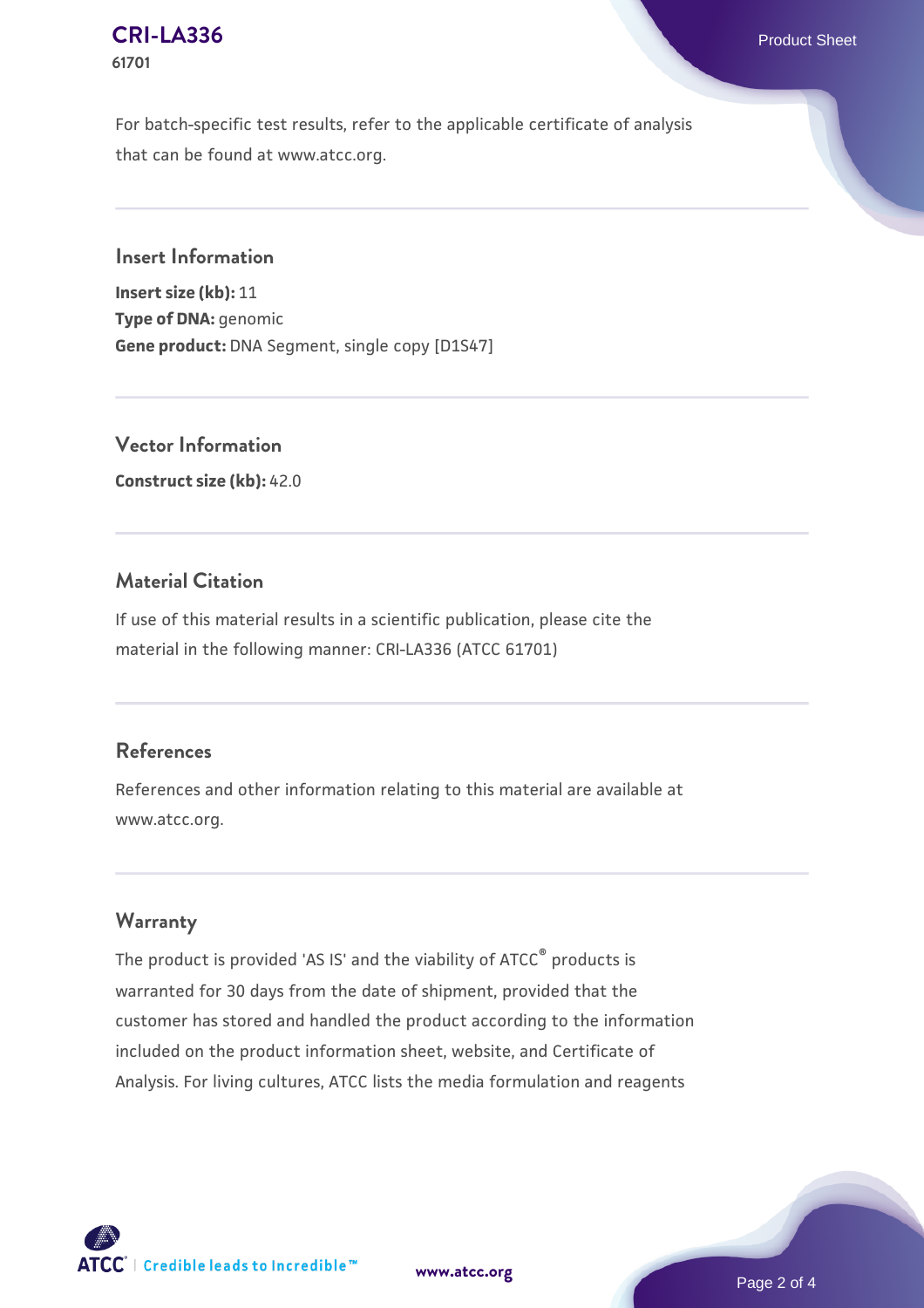that have been found to be effective for the product. While other unspecified media and reagents may also produce satisfactory results, a change in the ATCC and/or depositor-recommended protocols may affect the recovery, growth, and/or function of the product. If an alternative medium formulation or reagent is used, the ATCC warranty for viability is no longer valid. Except as expressly set forth herein, no other warranties of any kind are provided, express or implied, including, but not limited to, any implied warranties of merchantability, fitness for a particular purpose, manufacture according to cGMP standards, typicality, safety, accuracy, and/or noninfringement.

# **Disclaimers**

This product is intended for laboratory research use only. It is not intended for any animal or human therapeutic use, any human or animal consumption, or any diagnostic use. Any proposed commercial use is prohibited without a license from ATCC.

While ATCC uses reasonable efforts to include accurate and up-to-date information on this product sheet, ATCC makes no warranties or representations as to its accuracy. Citations from scientific literature and patents are provided for informational purposes only. ATCC does not warrant that such information has been confirmed to be accurate or complete and the customer bears the sole responsibility of confirming the accuracy and completeness of any such information.

This product is sent on the condition that the customer is responsible for and assumes all risk and responsibility in connection with the receipt, handling, storage, disposal, and use of the ATCC product including without limitation taking all appropriate safety and handling precautions to minimize health or environmental risk. As a condition of receiving the material, the customer agrees that any activity undertaken with the ATCC product and any progeny or modifications will be conducted in compliance with all applicable laws, regulations, and guidelines. This product is provided 'AS IS' with no representations or warranties whatsoever except as expressly set forth



**[www.atcc.org](http://www.atcc.org)**

Page 3 of 4